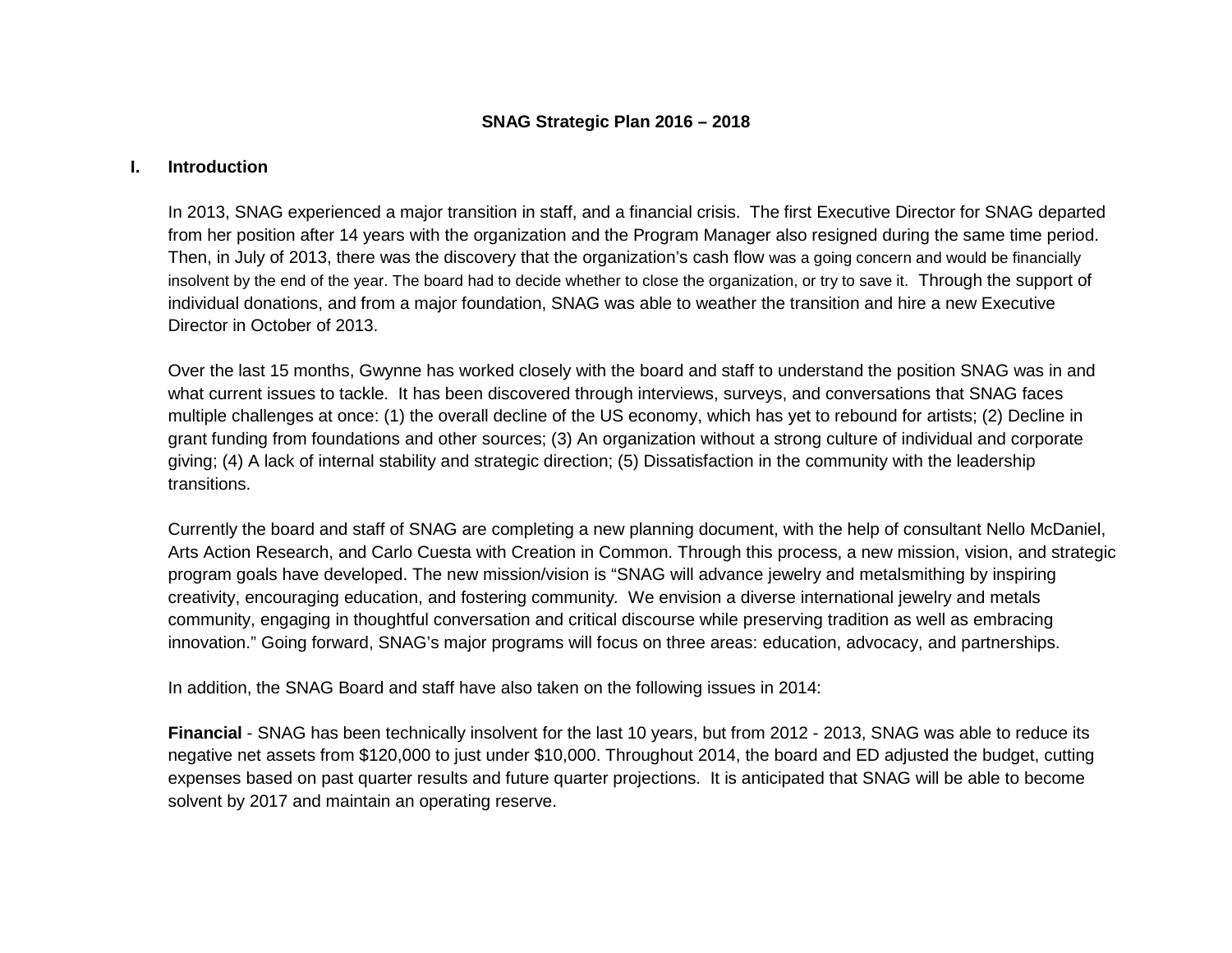**Development** - SNAG has taken steps to diversify its income stream and to increase fundraising, individual giving, and grants. In 2014, a total of over \$32,000 in individual donations was given to SNAG, three times the average amount from 2007-2012 of \$11,500. A fundraising committee (FRC) was formed in 2014 and a development plan was created for all fundraising activities for the year. Both the staff and FRC have taken classes and researched a variety of ways to create a culture of fundraising and giving at SNAG and those ideas were implemented in 2014. For the first time in the history of SNAG, the Board has made a commitment to collectively raise \$55,000 by the end of 2015.

**Governance** - The Board and ED are working together to move the board focus away from program administration to one of strategic, activism, fundraising and management. SNAG has begun working with the North Carolina Arts Council's consultant for their New Realities Program, Nello McDaniel, to lead the Board through this process of change. It is the goal of the Board and staff to create a closer partnership with each other to more effectively carry out the mission of the organization, creating greater impact.

**Operations –** The new Executive Director, Gwynne Rukenbrod Smith worked with the executive leadership of the Board to implement key new internal working systems that follow nonprofit best practices including adjusting the bookkeeping and budgetary systems, office management systems, Board and staff policies, and Board and staff roles and responsibilities.

**Programs** - The SNAG Board and staff are working together to create a new program plan based on the results of strategic planning, membership interviews/surveys, and conversations with people in the field. SNAG's goal is to achieve greater impact with our resources while being fiscally responsible, and cutting programs/initiatives that are redundant, not fiscally feasible or not utilized by the membership.

The SNAG Board and staff are hopeful to be able to continue on with the great work SNAG has done throughout its 45 years and to create a lasting organization. SNAG will be continuing the planning process throughout 2015. It is our priority not just to survive, but thrive and advance the field in a way that creates greater impact.

## **II. Strategic Centers:**

## **Programming Centers:**

**Advocacy and Activism** – Strengthen and promote the field of jewelry and metals.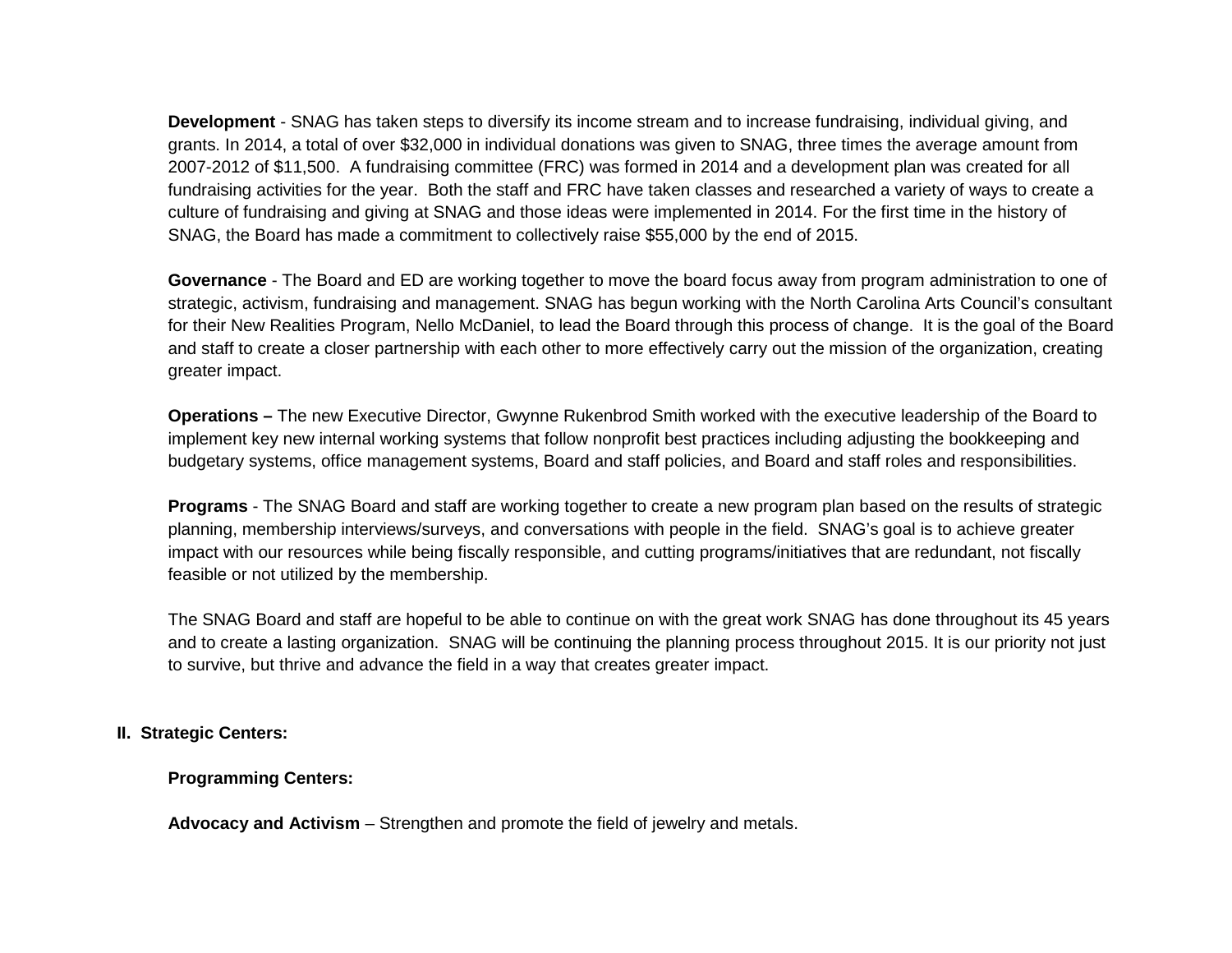**Education –** Cultivate and create programs, publications, services, and opportunities that deliver creative approaches and critical support to our members and reflect the changing international community.

## **Organizational Resource Centers:**

**Operations & Governance** – Create clear and efficient guidelines and policies to define roles, responsibilities, terms, and hierarchy within the organization.

**Development/Fundraising -** Create and implement a development plan that allows for diverse income sources to contribute to the financial sustainability of SNAG.

#### **III. The Planning Sequence**

*See chart*

## IV**. Timeline for the Planning Process**

Core Group develop a working draft of the Organization Profile November/December 2014

Planning Core Group finalizes strategies and goals and wording for May board meeting. May 2015

Full Board creates objectives for each strategy. May 2015

Create a mini essay on the cultural change SNAG is doing to create greater impact in the field. May 2015

Create a draft to present to full Board on new committee system. May 2015

The Organization Profile draft is shared with the full Board; Core Group clarifies and incorporates ideas and feedback from these meetings. May 2015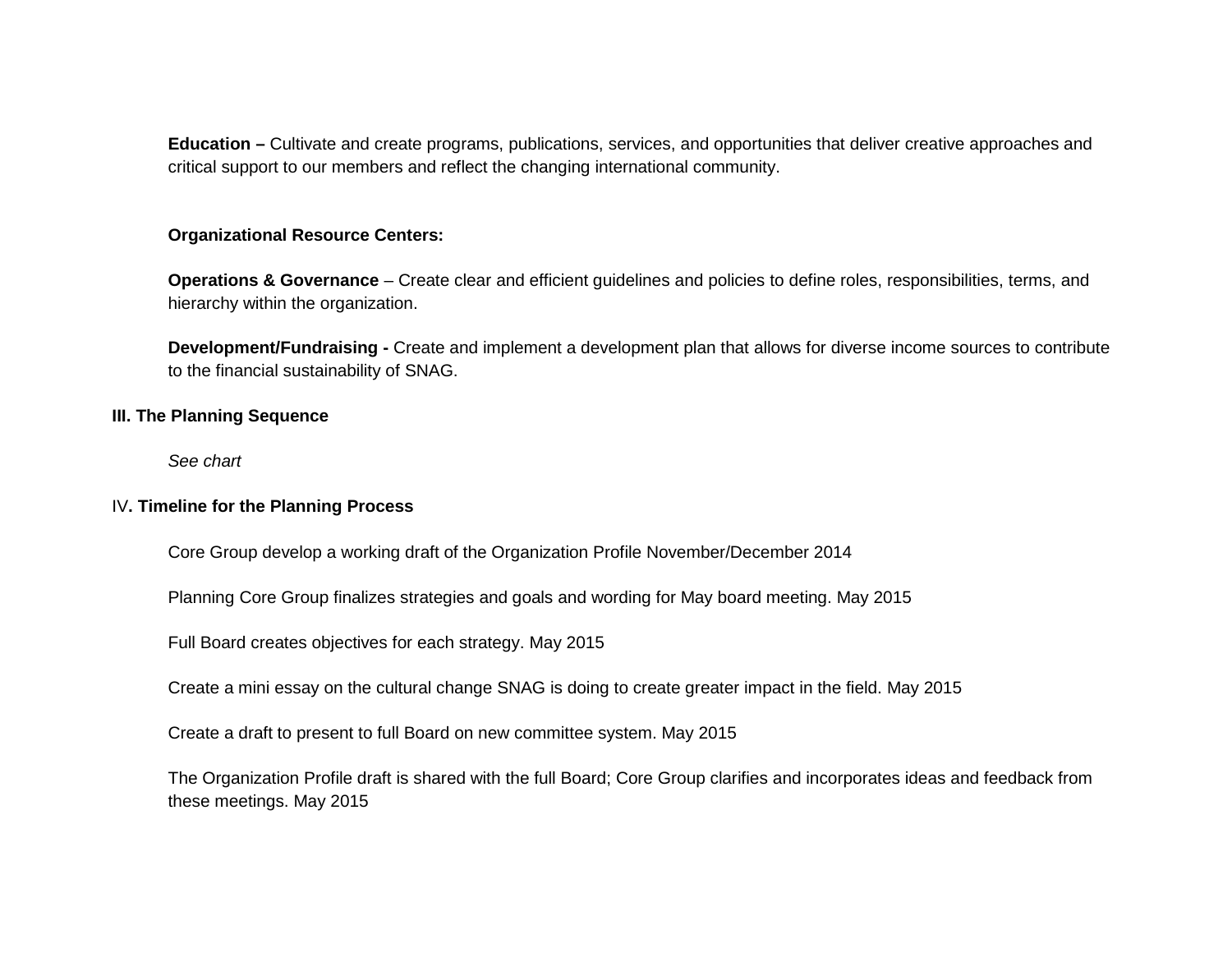The Planning Document Introduction and description of Programming and Resource Centers is shared with the full Board. May 2015

The Core Group begins fleshing out the Planning Sequence extending out over at least a three-year period. October 2015

Core Group integrates all elements into a draft of the Planning Document ready for vetting and feedback from the full Board. October 2015

A final draft of the Organization Profile and Planning Document is presented to the staff and Board in a full working meeting. The Core Group leads the larger group through a full discussion of implementation of the plan. October 2015.

Core Group creates implementation plan to coincide with SP goals and objectives and incorporating the new program operations into this plan October-December 2015.

Core Group presents organizational profile, timeline, and planning document for final Board approval. January 2016.

#### **Measures of Success**

SNAG is developing two dashboards to measure our impact. One is a program impact dashboard, which will monitor our strategies, and an organizational impact dashboard that will monitor the health and finances of the organization.

We will measure what we aimed to accomplish by creating a set of measures based on our objectives. Did the strategies we use make this happen? What are our capabilities moving forward with this activity? Are we making progress and if so, how? What have we and haven't we accomplished so far? We will also gather data not only to evaluate our current programs, but also to inform the future content of our programs.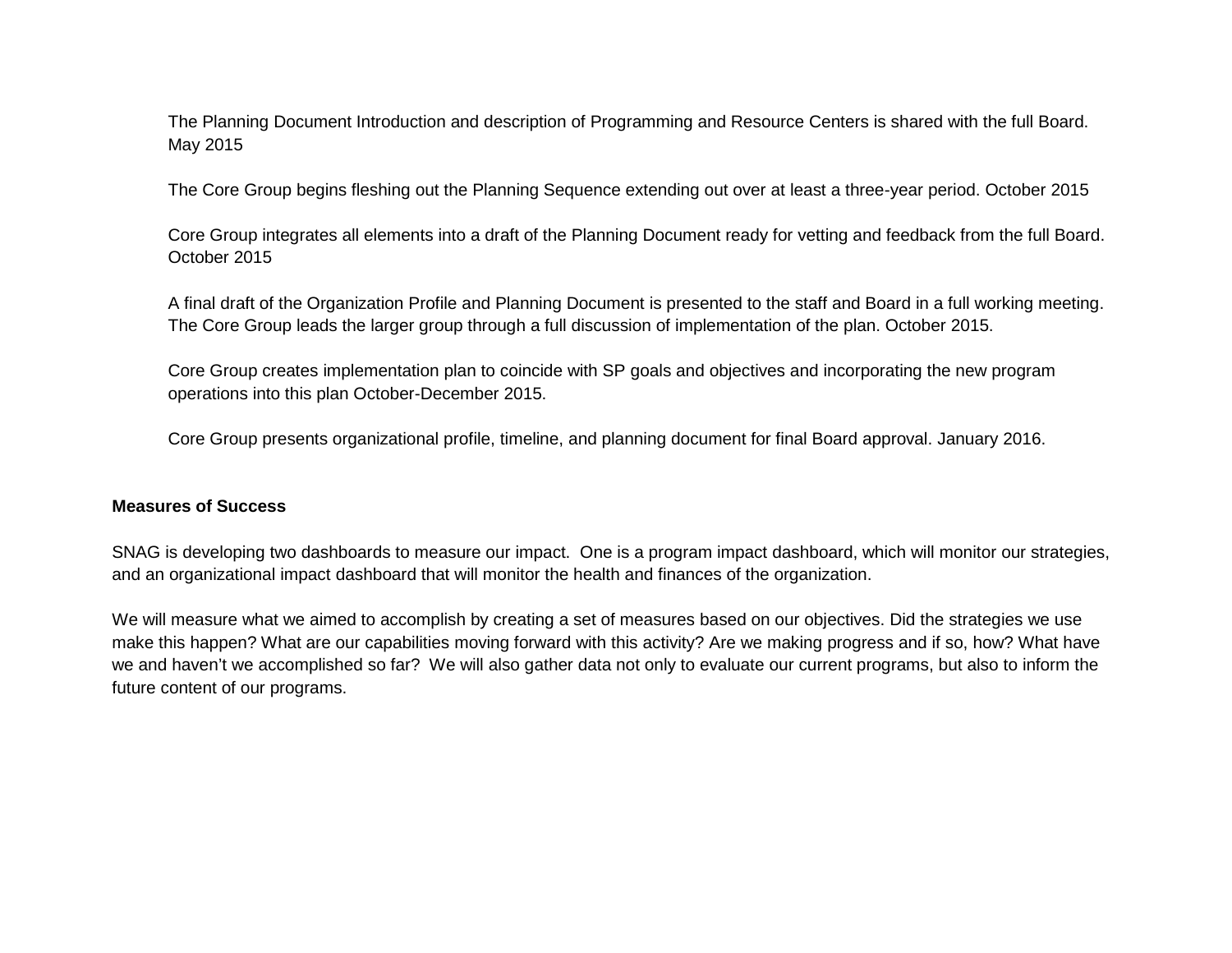# **SNAG Objectives and Strategies for Programming and Organizational Centers**

## **Mission:**

The Society of North American Goldsmiths advances jewelry and metalsmithing by inspiring creativity, encouraging education, and fostering community.

# **Vision:**

The Society of North American Goldsmiths envisions a diverse international jewelry and metals community, engaging in thoughtful conversation and critical discourse while preserving tradition and embracing innovation.

# **Values:**

**Dedicated:** We are committed to the advancement of jewelry, metalsmithing, and community.

**Informative:** We nourish and share knowledge about jewelry and metalsmithing both inside and outside of our organization. **Innovative:** We support, encourage and advance ideas that lead to creative approaches, unique solutions, and crossing boundaries. **Inclusive:** We celebrate the rich diversity and history of our field and value a variety of viewpoints through supportive, respectful, and ethical interaction.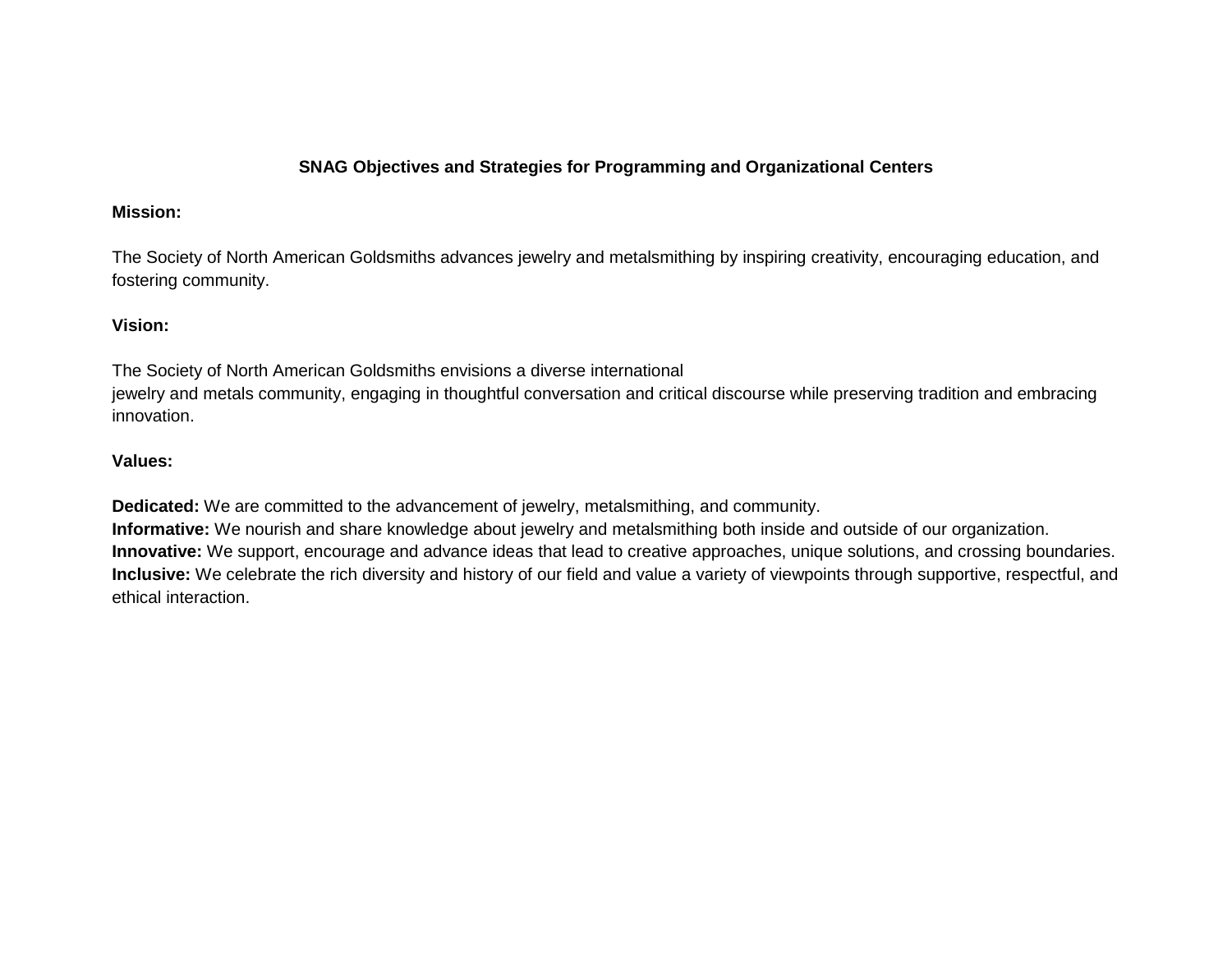# **Programming Centers and Goal Statements:**

**Advocacy and Activism** – Strengthen and promote the field of jewelry and metals.

| <b>Objectives:</b>                                                                                                                                                        | <b>Strategies:</b>                                                                    | <b>Action Steps/Timeline</b>                                                                                                                                                                                                   |
|---------------------------------------------------------------------------------------------------------------------------------------------------------------------------|---------------------------------------------------------------------------------------|--------------------------------------------------------------------------------------------------------------------------------------------------------------------------------------------------------------------------------|
| Educate the public<br>about the field of<br>metalworking and<br>jewelry.                                                                                                  | Links on website, spread knowledge                                                    | Educate the public about how/where<br>materials are produced - 2016, 2017, 2018                                                                                                                                                |
| Record our field's<br>history                                                                                                                                             | Archive lectures, documents                                                           | Apply for grants for archiving - 2018                                                                                                                                                                                          |
|                                                                                                                                                                           | Archive demonstrations and lectures                                                   |                                                                                                                                                                                                                                |
|                                                                                                                                                                           | Archive educational relationships                                                     |                                                                                                                                                                                                                                |
|                                                                                                                                                                           | Archive past Metalsmith magazines                                                     |                                                                                                                                                                                                                                |
| Form strong<br>partnerships with<br>other organizations in<br>the fields of craft, art,<br>and design to create<br>greater impact for our<br>members and<br>constituents. | Identify and create connections with related<br>fields, organizations and businesses. | -Enameling Society, Polymer Clay,<br><b>Blacksmiths</b><br>-AJF Fact finding and identify like-minded or<br>complementary organizations.<br>- Print partnerships<br>-Design "zippo", USPS, UPS, Orchid (2)<br>2016, 2017, 2018 |
|                                                                                                                                                                           | Foster and maintain existing relationships                                            | - Co-sponsor conferences                                                                                                                                                                                                       |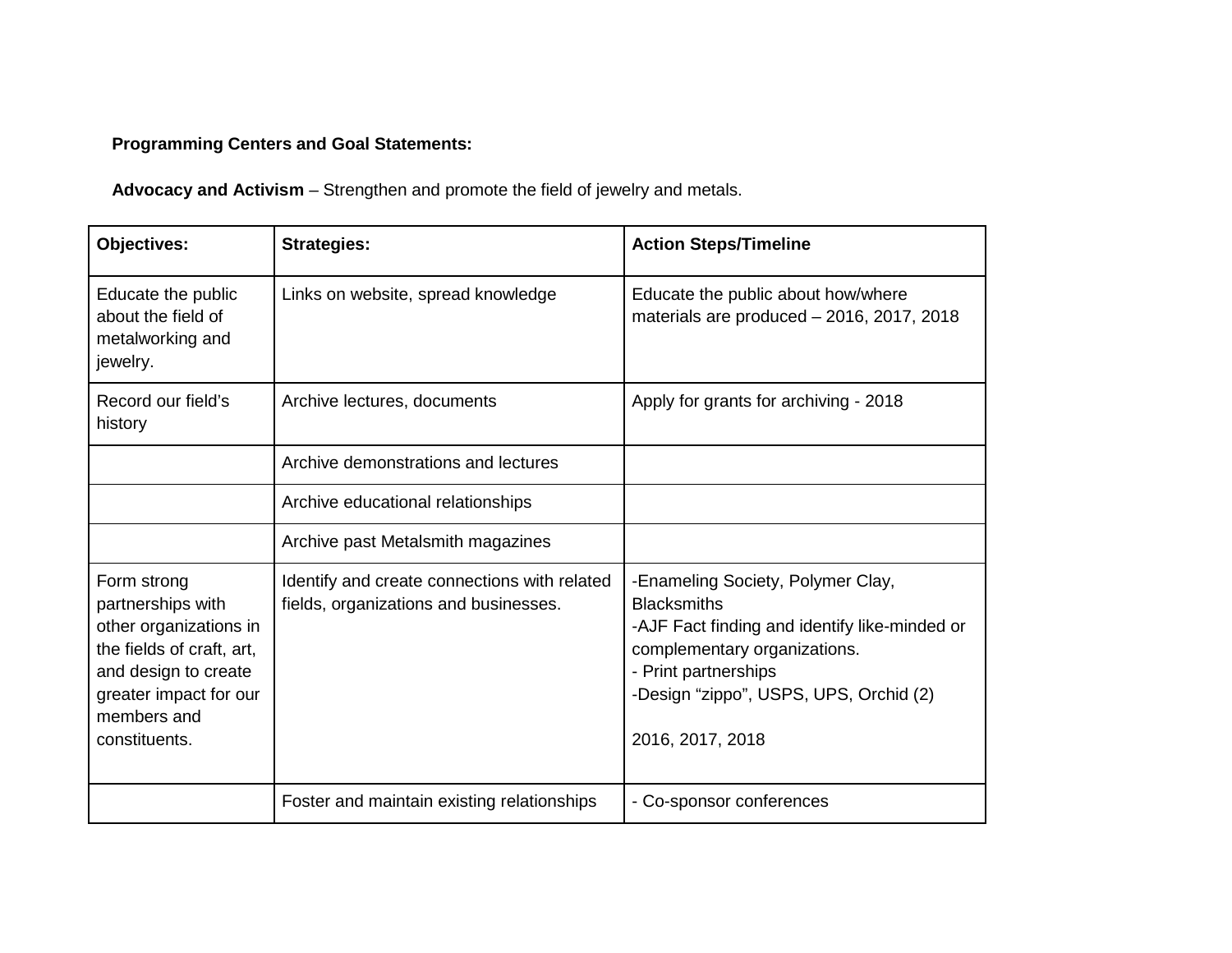|                                                                                      |                                                    | - Re-connect with universities: Find a way to<br>aid symposiums. Offer reduced rate if you<br>sign up for SNAG at the symposium.                                                                                                                                                                                                                                                                                                    |
|--------------------------------------------------------------------------------------|----------------------------------------------------|-------------------------------------------------------------------------------------------------------------------------------------------------------------------------------------------------------------------------------------------------------------------------------------------------------------------------------------------------------------------------------------------------------------------------------------|
| Increase awareness<br>of SNAG through<br>increased visibility<br>and communications. | Increase membership                                | -Membership drive, revisit membership<br>fees/dues<br>- Reduced rates for joint memberships<br>2016, 2017, 2018                                                                                                                                                                                                                                                                                                                     |
|                                                                                      | Create a positive perception of SNAG               | Advocacy- mini-mission statements, video<br>PSA, conference quotes, SNAG moments,<br>first timers feedback, Board "Ask ME" badges                                                                                                                                                                                                                                                                                                   |
| Increase awareness<br>of SNAG through<br>rebranding.                                 | Intentional re-branding                            | -#iamsnag, we are snag, show your hammer,<br>show us your bench, interactive projects with<br>the public, fun moments for SNAG, show us<br>your studio, calendar- guys in brooches<br>-T-shirts, aprons, pins<br>2018                                                                                                                                                                                                               |
|                                                                                      | Website needs to be re-organized and<br>simplified | -Make tabs clearer and more intuitive, more<br>links to other programs that already do well in<br>programs that we don't need to repeat<br>(ganoksin for technical articles or art jewelry<br>forum). Ask them to link to us. (cross<br>promotion)<br>-Members need an easy/user-friendly way of<br>showing accomplishments (especially<br>international) with SNAG logo in the spotlight.<br>-Edit programs that people don't use. |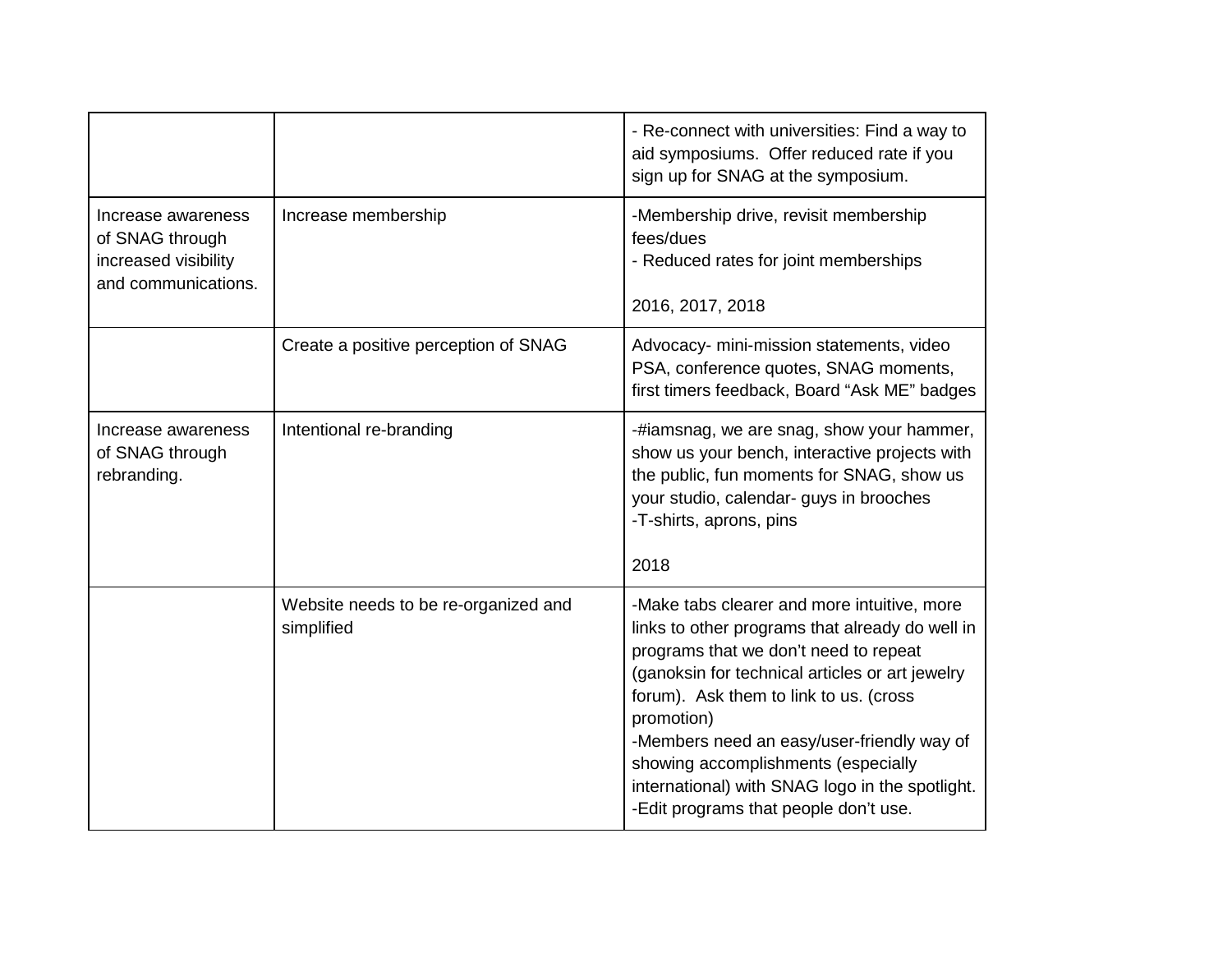|  |  | -Riveting News: bimonthly- too much<br>information<br>-List of international exhibitions, remind<br>people that we are international<br>-Better connection with riveting news and the<br>website<br>- Tabs to clarify who information is for:<br>educators, makers, gallerists, students<br>- Re-name Springboard<br>-Gallery sponsors: list of galleries-link to gallery<br>-Directories: hyperlinked |
|--|--|--------------------------------------------------------------------------------------------------------------------------------------------------------------------------------------------------------------------------------------------------------------------------------------------------------------------------------------------------------------------------------------------------------|
|--|--|--------------------------------------------------------------------------------------------------------------------------------------------------------------------------------------------------------------------------------------------------------------------------------------------------------------------------------------------------------------------------------------------------------|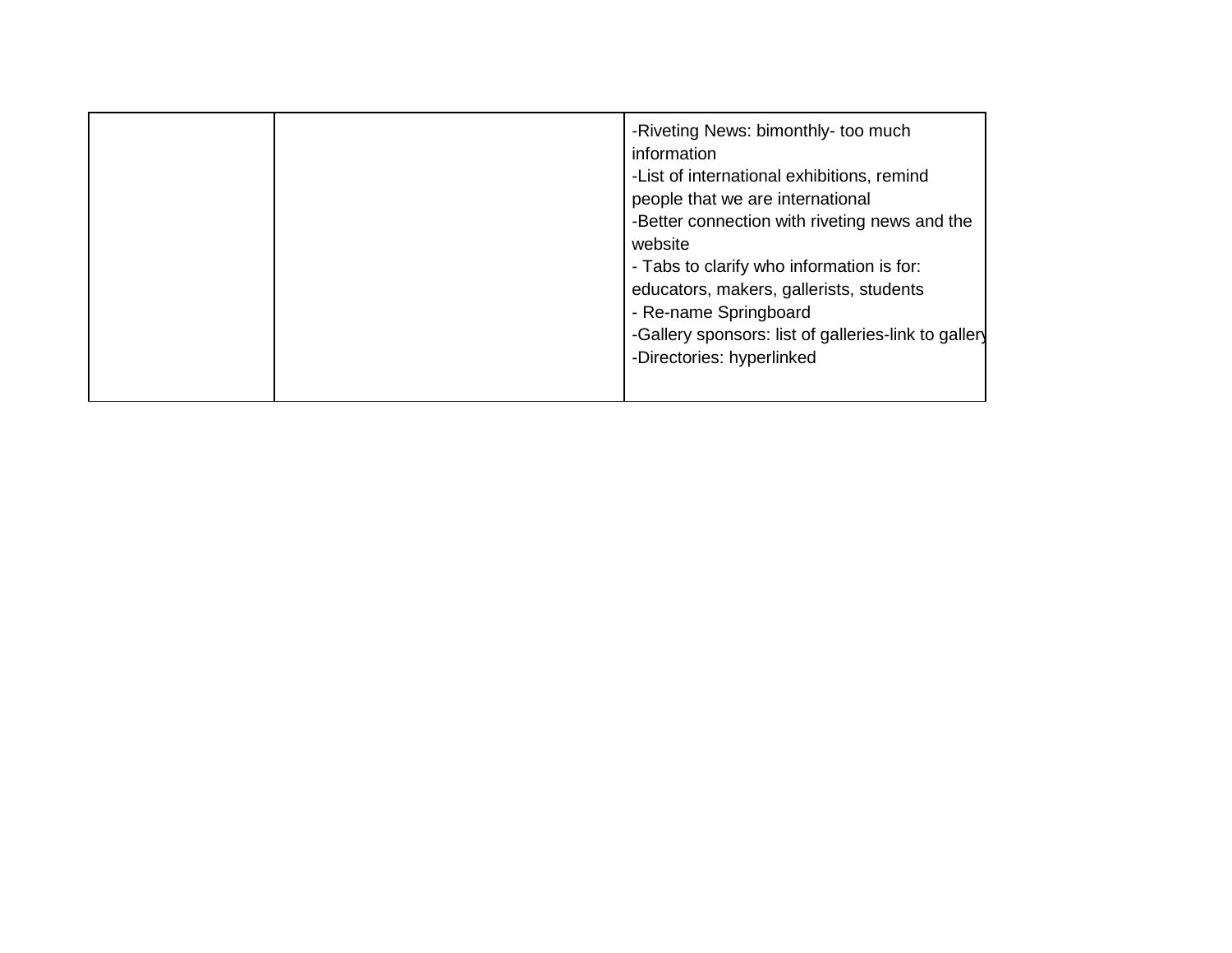**Education –** Cultivate and create programs, publications, services, and opportunities that deliver creative approaches and critical support to our members and reflect the changing international community.

| <b>Objectives:</b>                                                                    | <b>Strategies:</b>                                        | <b>Action Steps</b>                                                                                                                                                                                                                                                                                             |  |
|---------------------------------------------------------------------------------------|-----------------------------------------------------------|-----------------------------------------------------------------------------------------------------------------------------------------------------------------------------------------------------------------------------------------------------------------------------------------------------------------|--|
| Become the connector<br>for educational<br>materials and support<br>within the field. | Create educational resource information on<br>the website | -Webinars<br>-Publications<br>-Handouts from workshops<br>-Professional practices: how to inventory, how<br>to work with gallery, how to photograph, option<br>for critical feedback for exhibitions.<br>-Technical articles or demonstrations.<br>- Connect with other existing platforms.<br>2016, 2017, 2018 |  |
| Nurture the future of<br>the field                                                    | Outreach                                                  | -Engage high schools; business training<br>-Travel abroad as craft ambassadors to<br>educate<br>-Technical programming<br>-Workshops for high school teachers with low-<br>tech curriculum<br>2016, 2017, 2018                                                                                                  |  |
|                                                                                       | Mentoring members                                         | -Portfolio review, road to success<br>-Skype mentoring between novice and<br>connoisseur members                                                                                                                                                                                                                |  |
| Identify and create                                                                   | Partnerships with universities, craft centers,            | <b>Symposium Sponsorships</b>                                                                                                                                                                                                                                                                                   |  |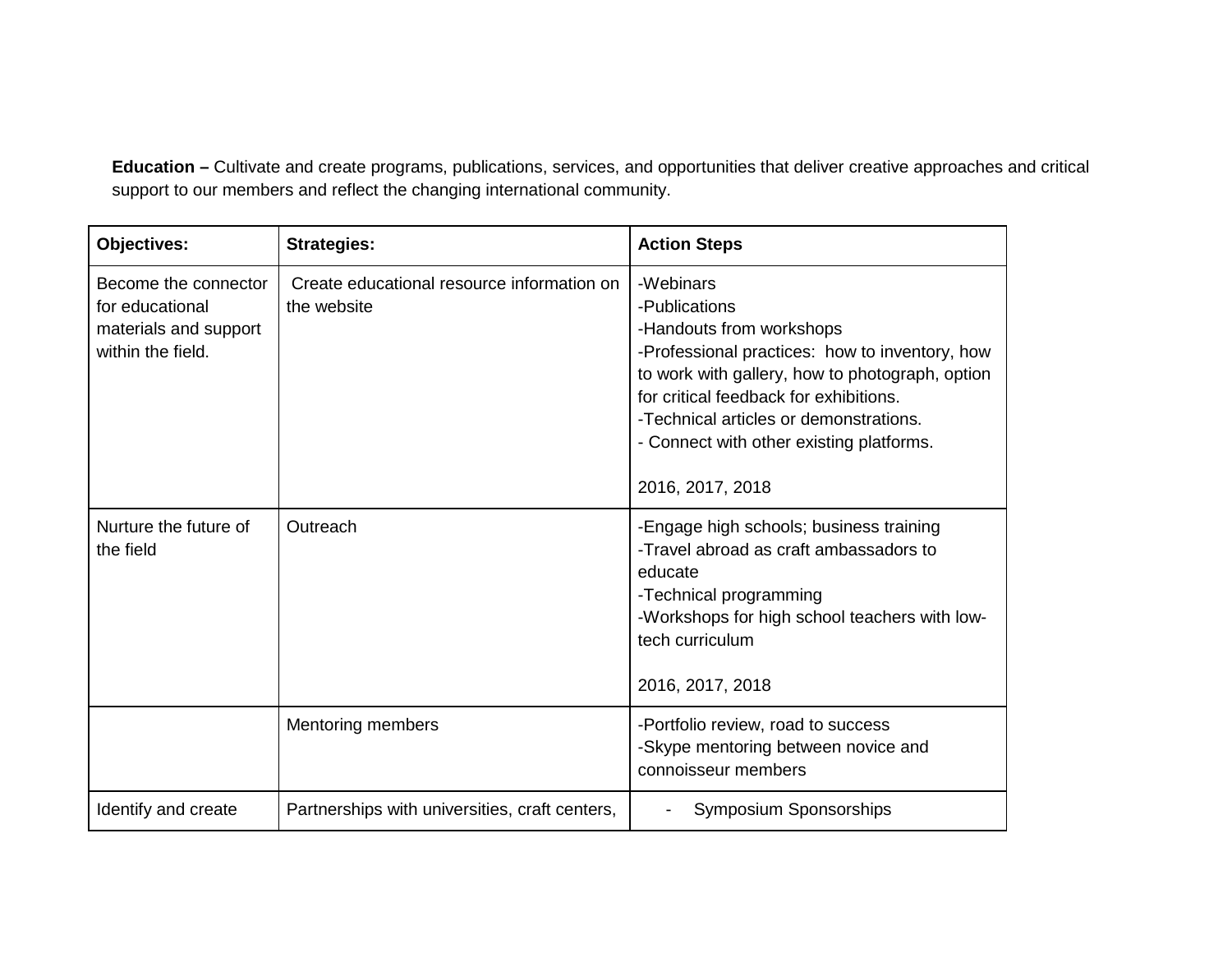| partnerships to<br>improve education | craft organizations, and technical schools                                                                   | <b>Exhibition Sponsorships</b><br><b>General Sponsorship</b><br>2016, 2017, 2018                 |  |
|--------------------------------------|--------------------------------------------------------------------------------------------------------------|--------------------------------------------------------------------------------------------------|--|
|                                      | Ethical Metalsmiths, design community,<br>regional craft centers, Klimt02,<br>entrepreneurship organizations | Webinars<br><b>Mentor Calls</b><br>$\overline{\phantom{0}}$<br>One on One learning opportunities |  |

# **Organizational Resource Centers and Goal Statements:**

**Operations & Governance** – Create clear and efficient guidelines and policies to define roles, responsibilities, terms, and hierarchy within the organization.

| <b>Objectives:</b>                                                                                                                                      | <b>Strategies:</b>                                                                   | <b>Action Plans</b>                                                                                                                                                                                         |
|---------------------------------------------------------------------------------------------------------------------------------------------------------|--------------------------------------------------------------------------------------|-------------------------------------------------------------------------------------------------------------------------------------------------------------------------------------------------------------|
| Commitment to remain disciplined,<br>accountable, and responsible for<br>our internal operations and move<br>forward with confidence in our<br>systems. | More efficient charters and policies: Clearly defined roles and<br>responsibilities. | - Create template based on<br>the EAC, EPC, and NEC that<br>clearly defines term limits,<br>roles, responsibilities, and<br>committees structure<br>-Chair attends, plans, and<br>runs all meetings<br>2016 |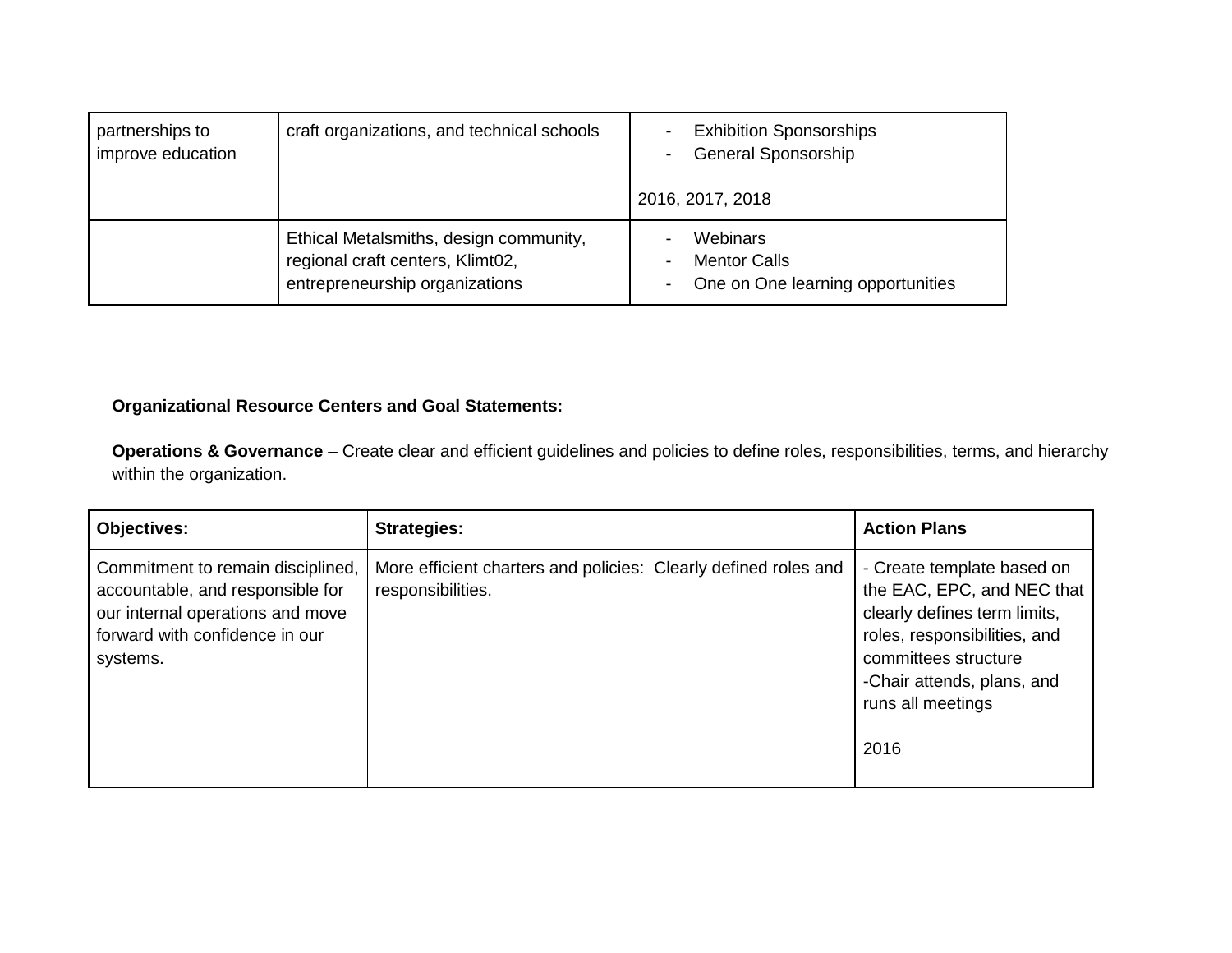| Create closer partnerships<br>between Board, volunteers, and<br>staff to change the culture of the<br>board to one that is strategic,<br>proactive, and focuses on<br>fundraising. | Communicate the needs of the Board | -Establish a new committee<br>system where the board led<br>committees focus on<br>governance, fundraising, and<br>financial management.<br>2016, 2017 |
|------------------------------------------------------------------------------------------------------------------------------------------------------------------------------------|------------------------------------|--------------------------------------------------------------------------------------------------------------------------------------------------------|
|                                                                                                                                                                                    |                                    | Gmail, Google docs, Google<br>drive                                                                                                                    |
|                                                                                                                                                                                    |                                    | -Policy creation to free staff<br>to take action when their is a<br>lapse with volunteer follow-<br>through                                            |
|                                                                                                                                                                                    |                                    | - More diversity and variety<br>of backgrounds on the board<br>(lawyers, event planners)                                                               |